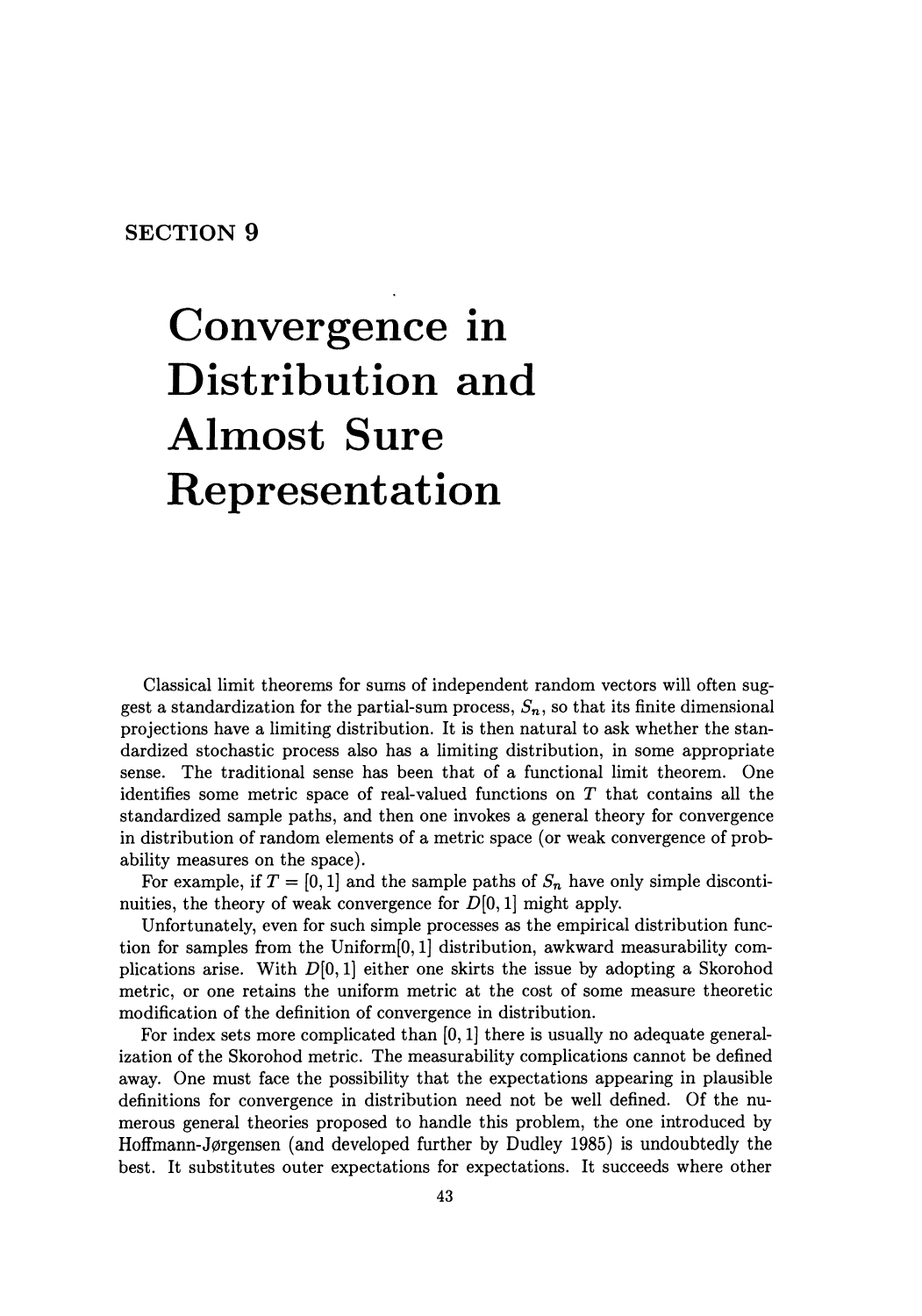## 44 EMPIRICAL PROCESSES

theories fail because it supports an almost sure representation theorem; with suitable reinterpretation, most of the useful results from the classical theory carry over to the new theory.

The theory concerns sequences of maps  ${X_n}$  from a probability space  $(\Omega, \mathcal{A}, \mathbb{P})$ into a metric space X. If each  $X_n$  is measurable with respect to the Borel  $\sigma$ field  $\mathcal{B}(\mathcal{X})$ , convergence in distribution to a probability measure *P* on  $\mathcal{B}(\mathcal{X})$  can conveniently be defined to mean

$$
\mathbb{P}f(X_n) \to Pf \quad \text{for every } f \text{ in } \mathcal{U}(\mathfrak{X}),
$$

where  $\mathcal{U}(\mathcal{X})$  stands for the class of all bounded, uniformly continuous, real functions on X. If  $X_n$  has no particular measurability properties,  $f(X_n)$  need not be measurable; the expectation  $\mathbb{P}f(X_n)$  need not be well defined. But the outer (or inner) expectation is defined: for each bounded, real-valued H on  $\Omega$ ,

 $\mathbb{P}^* H = \inf \{ \mathbb{P} h : H \leq h \text{ and } h \text{ integrable} \}.$ 

The inner expectation  $\mathbb{P}_{*}H$  is defined analogously. The new definition of convergence in distribution replaces  $\mathbb{P}$  by  $\mathbb{P}^*$ , while retaining some measure theoretic regularity for the limit *P* in order to exclude some unpleasant cases.

(9.1) DEFINITION. If  ${X_n}$  is a sequence of (not necessarily Borel measurable) maps from  $\Omega$  into a metric space  $\mathfrak X$ , and if P is a probability measure on the Borel  $\sigma$ -field  $\mathcal{B}(\mathcal{X})$ , then  $X_n \rightsquigarrow P$  (read as " $X_n$  converges in distribution to  $P$ ") is defined to mean  $\mathbb{P}^* f(X_n) \to Pf$  for every *f* in  $\mathcal{U}(\mathcal{X})$ .

The equality  $\mathbb{P}_*f(X_n) = -\mathbb{P}^*[-f(X_n)]$  shows that the definition could be stated, equivalently, in terms of convergence of inner expectations. It could also be stated in terms of convergence to a Borel measurable random element *X:* one replaces *P* f by  $Pf(X)$ .

In requiring convergence only for f in  $\mathcal{U}(\mathcal{X})$  my definition departs slightly from the Hoffmann-Jørgensen and Dudley definitions, where  $f$  runs over all bounded, continuous functions. The departure makes it slightly easier to prove some basic facts without changing the meaning of the concept in important cases.

 $(9.2)$  EXAMPLE. Here is a result that shows the convenience of requiring uniform continuity for f in Definition 9.1. If  ${Y_n}$  *is a sequence of random elements of a metric space*  $(\forall, e)$  *which converges in probability to a constant y, that is,*  $P^*{e(Y_n, y) > \delta} \rightarrow 0$  *for each*  $\delta > 0$ *, and if*  $X_n \rightsquigarrow X$ *, then*  $(X_n, Y_n) \rightsquigarrow (X, y)$ *.* For if f is a uniformly continuous function on  $\mathfrak{X} \otimes \mathfrak{Y}$ , bounded in absolute value by a constant  $M$ , then, for an appropriate choice of  $\delta$ ,

$$
f(X_n, Y_n) \le f(X_n, y) + \epsilon + 2M\{e(Y_n, y) > \delta\}.
$$

Taking outer expectations of both sides then letting  $n \to \infty$ , we get

 $\limsup \mathbb{P}^* f(X_n, Y_n) \leq \limsup \mathbb{P}^* f(X_n, y) + \epsilon.$ 

Uniform continuity of  $f(\cdot,y)$  ensures that the right-hand side equals  $Pf(X,y) + \epsilon$ . Replacement of f by  $-f$  would give the companion lower bound needed to establish the required convergence.  $\Box$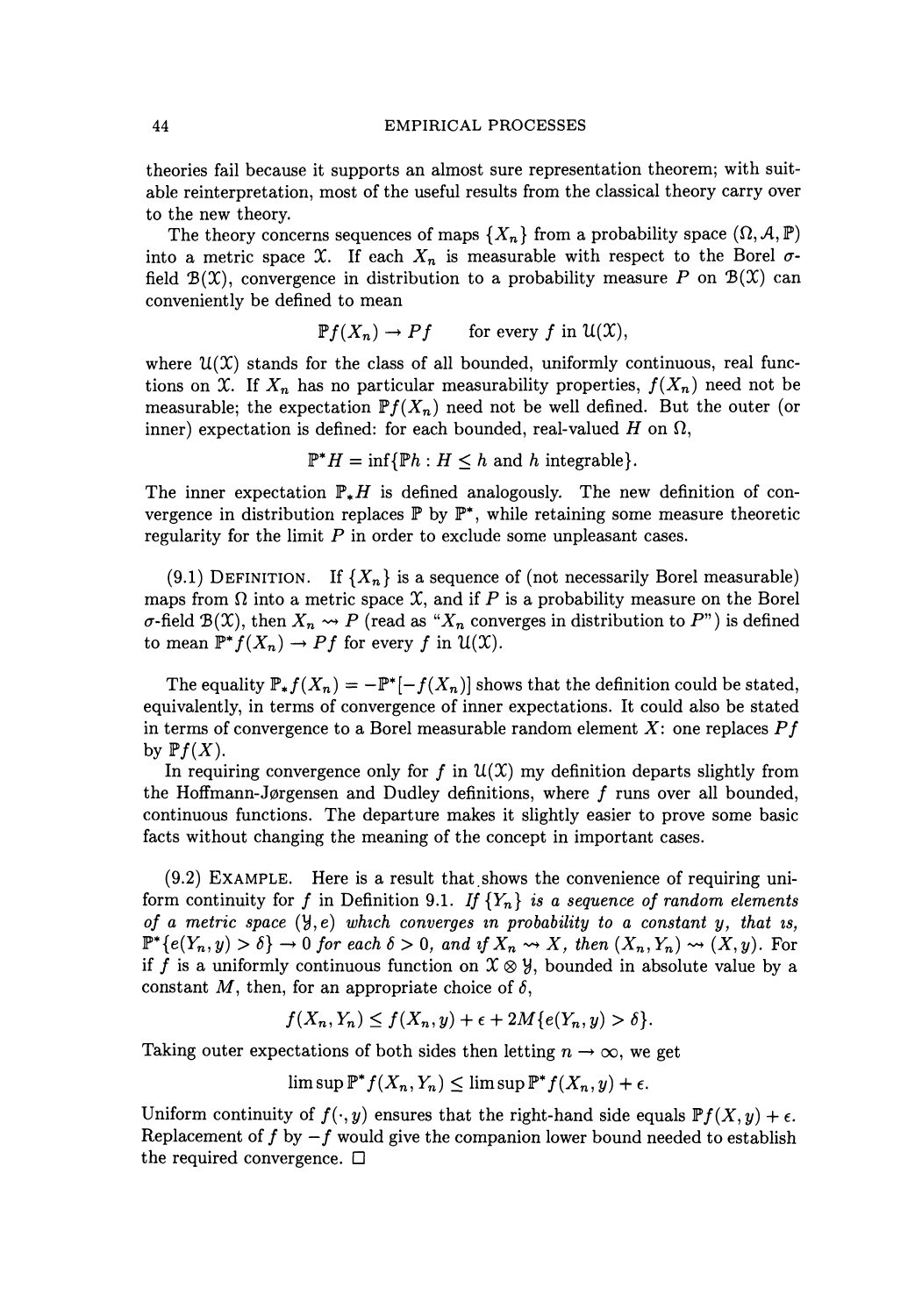It has long been recognized (see Pyke 1969, for example) that many arguments involving convergence in distribution are greatly simplified by use of a technical device known as *almost sure representation.* Such a representation usually asserts something like:

If 
$$
X_n \leadsto P
$$
 then there exist  $\widetilde{X}_n$  and  $\widetilde{X}$  such that  $\widetilde{X}_n$  and  $X_n$  have the same distribution,  $\widetilde{X}$  has distribution  $P$ , and  $\widetilde{X}_n \rightarrow \widetilde{X}$  almost surely.

The random elements  $\widetilde{X}_n$  and  $\widetilde{X}$  are defined on a new probability space  $(\widetilde{\Omega}, \widetilde{\mathcal{A}}, \widetilde{\mathbb{P}})$ . For Borel measurable  $X_n$ , "the same distribution" is interpreted to mean that

> $\mathbb{P}q(X_n) = \widetilde{\mathbb{P}}q(\widetilde{X}_n)$ for all bounded, Borel measurable g.

Without the measurability, it would seem natural to require equality of outer expectations. Dudley's (1985) form of the representation theorem achieves this in a particularly strong form.

With the Dudley representation,  $\widetilde{A} \setminus A$ -measurable maps  $\phi_n$  from  $\widetilde{\Omega}$  into  $\Omega$  are constructed to be *perfect* in the sense that not only is  $\mathbb P$  the image of  $\widetilde{\mathbb P}$  under each  $\phi_n$ , but also

$$
\mathbb{P}^* H = \tilde{\mathbb{P}}^* H \circ \phi_n \quad \text{for every bounded } H \text{ on } \Omega.
$$

The representing random elements  $\widetilde{X}_n$  are defined by

$$
\widetilde{X}_n(\widetilde{\omega}) = X_n(\phi_n(\widetilde{\omega})) \quad \text{for each } \widetilde{\omega} \text{ in } \widetilde{\Omega}.
$$

Thus  $\mathbb{P}^*g(X_n) = \tilde{\mathbb{P}}^*g(\tilde{X}_n)$  for every bounded *g* on *X*, regardless of its measurability properties. In general the outer integrals satisfy only an inequality,

$$
\mathbb{P}^* H \ge \widetilde{\mathbb{P}}^*(H \circ \phi_n) \qquad \text{for every bounded } H \text{ on } \Omega,
$$

because  $h \circ \phi_n \geq H \circ \phi_n$  whenever  $h \geq H$ . To establish that  $\phi_n$  is perfect it is therefore enough to prove that

(9.3) 
$$
\mathbb{P}^* H \leq \tilde{\mathbb{P}}g \quad \text{for all } A \text{-measurable } g \geq H \circ \phi_n.
$$

We then get the companion inequality by taking the infimum over all such  $g$ .

The Dudley representation also strengthens the sense in which the representing sequence converges. For possibly nonmeasurable random elements mere pointwise convergence would not suffice for applications.

(9.4) REPRESENTATION THEOREM. *If*  $X_n \rightarrow P$  *in the sense of Definition 9.1,* and if the limit distribution P concentrates on a separable Borel subset  $\mathfrak{X}_0$  of  $\mathfrak{X}$ , *then there exists a probability space*  $(\widetilde{\Omega}, \widetilde{A}, \widetilde{\mathbb{P}})$  *supporting*  $\widetilde{A} \setminus A$ -measurable maps  $\phi_n$ *into*  $\Omega$  *and an*  $\widetilde{A} \backslash B(\mathfrak{X})$ -measurable map  $\widetilde{X}$  *into*  $\mathfrak{X}_0$ *, such that:* 

- *(i) each*  $\phi_n$  *is a perfect map, in the sense that*  $\mathbb{P}^* H = \tilde{\mathbb{P}}^*(H \circ \phi_n)$  *for every*  $bounded$   $H$   $on$   $\Omega$ ;
- *(ii)*  $\widetilde{\mathbb{P}} \widetilde{X}^{-1} = P$ , *as measures on*  $\mathcal{B}(\mathfrak{X})$ ;
- *(iii) there is a sequence of*  $\widetilde{A} \setminus B[0, \infty]$ -measurable, extended-real-valued random *variables*  $\{\delta_n\}$  *on*  $\tilde{\Omega}$  *for which*  $d(\tilde{X}_n(\tilde{\omega}), \tilde{X}(\tilde{\omega})) \leq \delta_n(\tilde{\omega}) \to 0$  *for almost every*  $\widetilde{\omega}$ *, where*  $\widetilde{X}_n(\widetilde{\omega}) = X_n(\phi_n(\widetilde{\omega}))$ *.*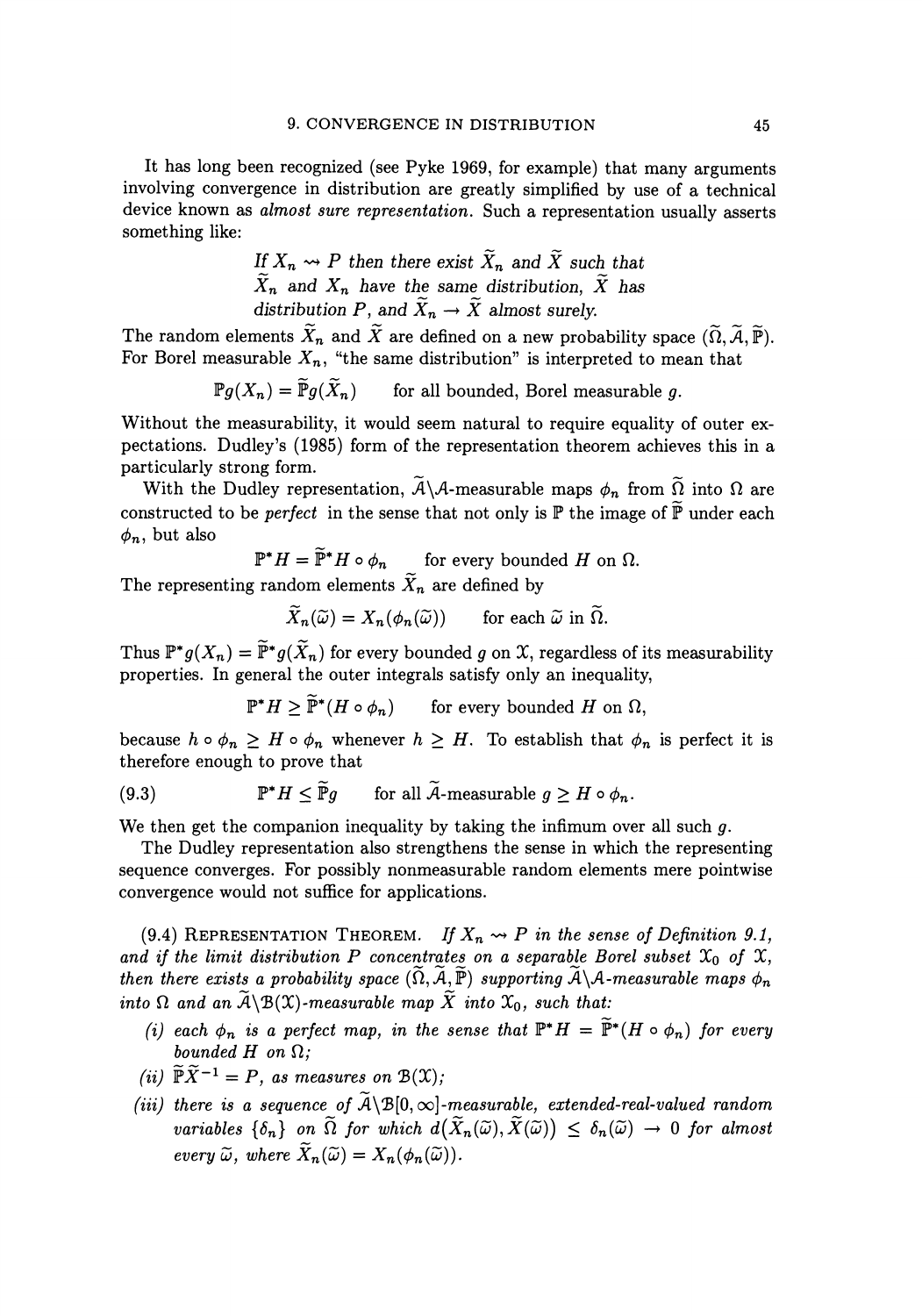## 46 EMPIRICAL PROCESSES

It is easy to show that if (i), (ii), and (iii) hold then  $X_n \rightarrow P$ ; the assertions of the theorem are more natural than they might appear at first glance.

A sketch of Dudley's construction will close out this section. But first an example--a revamped Continuous Mapping Theorem--to show how perfectness compensates for the lack of measurability. In my opinion, an unencumbered form of Continuous Mapping Theorem is essential for any general theory of convergence in distribution.

(9.5) EXAMPLE. Suppose  $X_n \rightarrow P$  with *P* concentrated on a separable Borel subset  $\mathfrak{X}_0$  of  $\mathfrak{X}$ . Suppose  $\tau$  is a map into another metric space  $\mathcal{Y}$  such that

(i) the restriction of  $\tau$  to  $\mathfrak{X}_0$  is Borel measurable,

(ii)  $\tau$  is continuous at P almost all points of  $\mathfrak{X}_0$ .

Then we can deduce from the Representation Theorem that  $\tau(X_n)$  converges in distribution to the image measure  $P\tau^{-1}$ .

Fix an f in  $\mathfrak{U}(\mathcal{Y})$ . Define  $h = f \circ \tau$ . We need to verify that  $\mathbb{P}^*h(X_n) \to Ph$ . With no loss of generality we may suppose  $0 \leq h \leq 1$ . Fix an  $\epsilon > 0$ . For each positive integer k define  $G_k$  to be the open set of all points x in X for which h oscillates by  $\geq \epsilon$  within the open ball of radius  $1/k$  and center *x*. [That is, there are points *y* and z with  $|h(y)-h(z)| > \epsilon$  and  $d(x, y) < 1/k$  and  $d(x, z) < 1/k$ . The same y and *z* will provide oscillation  $\geq \epsilon$  for every center close enough to *x*.

As  $k \to \infty$  the set  $G_k$  shrinks down to a set that excludes all continuity points of  $\tau$ , and thereby has zero P measure. We can therefore find a k such that  $PG_k < \epsilon$ . The definition of  $G_k$  ensures that if  $\widetilde{X}(\widetilde{\omega}) \notin G_k$  and if  $\delta_n(\widetilde{\omega}) < 1/k$  then

$$
|h(\widetilde{X}_n(\widetilde{\omega})) - h(\widetilde{X}(\widetilde{\omega}))| \leq \epsilon.
$$

Consequently,

$$
h(\widetilde{X}_n) \leq (\epsilon + h(\widetilde{X}))\{\widetilde{X} \notin G_k, \delta_n < 1/k\} + \{\widetilde{X} \in G_k\} + \{\delta_n \geq 1/k\}.
$$

The expression on the right-hand side is measurable; it is one of the measurable functions that enters into the definition of the outer expectation of  $h(X_n)$ . It follows that

$$
\widetilde{\mathbb{P}}^*h(\widetilde{X}_n) \leq \epsilon + \widetilde{\mathbb{P}}h(\widetilde{X}) + \widetilde{\mathbb{P}}\{\widetilde{X} \in G_k\} + \widetilde{\mathbb{P}}\{\delta_n \geq 1/k\}.
$$

Measurability of  $\delta_n$  and dominated convergence ensure that the last probability tends to zero. And the perfectness property lets us equate the left-hand side with  $\mathbb{P}^*h(X_n)$ . Passing to the limit we deduce

$$
\limsup \mathbb{P}^* h(X_n) \le P h.
$$

An analogous argument with h replaced by  $1-h$  gives the companion lower bound needed to establish the desired convergence.  $\Box$ 

OUTLINE OF A PROOF OF THE REPRESENTATION THEOREM

**Step 1.** The indicator function of a closed ball with zero *P* measure on its boundary can be sandwiched between two functions from  $\mathfrak{U}(\mathfrak{X})$  whose expectations are arbitrarily close. If *B* is an intersection of finitely many such balls, the approximating functions can be combined to construct  $f_1$  and  $f_2$  in  $\mathcal{U}(\mathcal{X})$  such that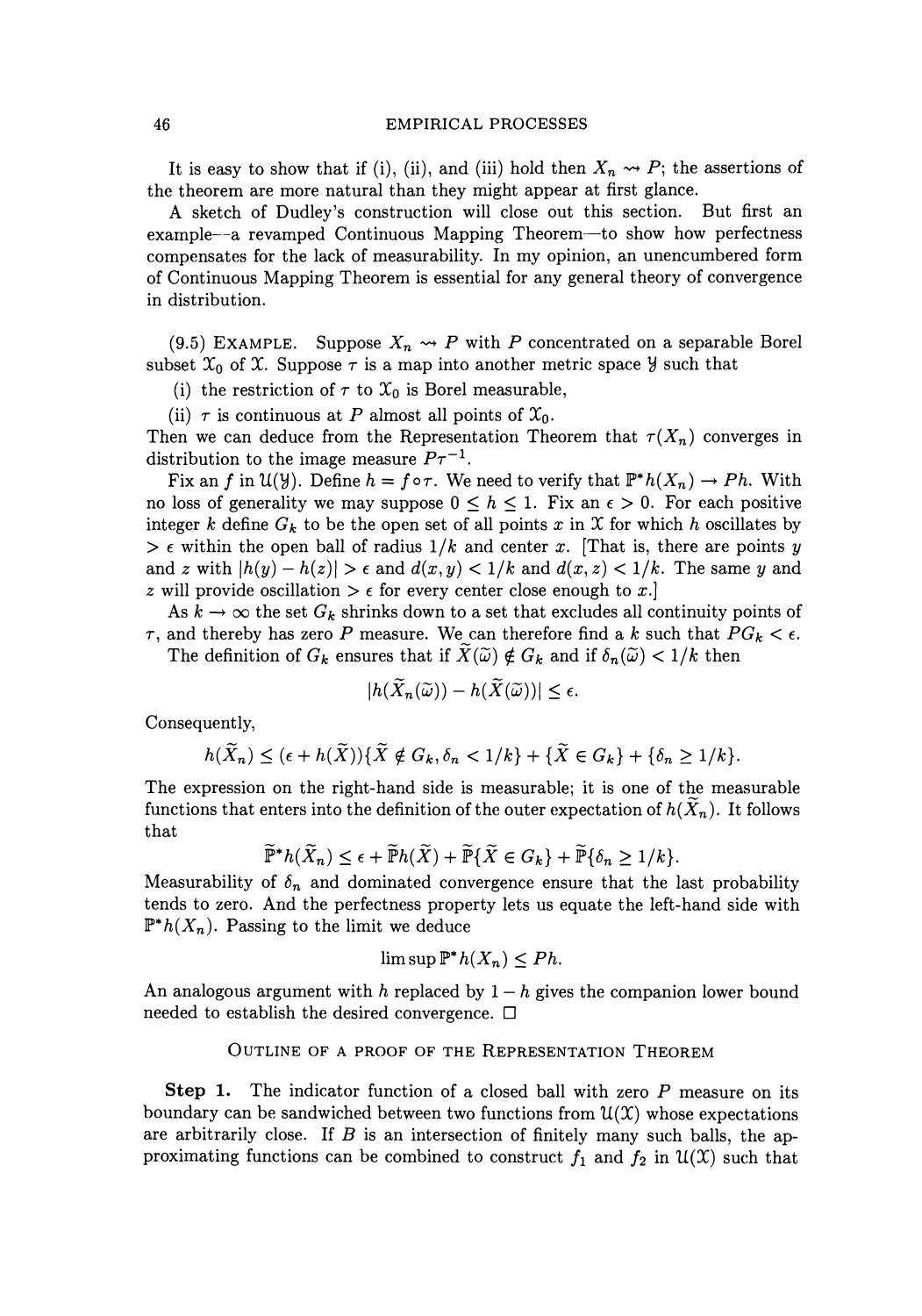$P(f_1 - f_2) < \epsilon$  and

$$
f_1(X_n) \geq \{X_n \in B\} \geq f_2(X_n).
$$

Taking outer and inner expectations, then passing to the limit, we deduce that

$$
\mathbb{P}^*\{X_n \in B\} \to PB,
$$
  

$$
\mathbb{P}_*\{X_n \in B\} \to PB,
$$

for every such *B.* (We will need this result only for sets *B* constructed from balls with centers in  $\mathfrak{X}_0$ .)

**Step 2.** If  $\pi$  is a partition of X generated by a finite collection of closed balls, each with zero *P* measure on its boundary, then

$$
\mathbb{P}_*\{X_n \in B\} \to PB \quad \text{for each } B \text{ in } \pi.
$$

This follows from Step 1, because the sets in  $\pi$  are proper differences of intersections of finitely many closed balls.

**Step 3.** For each positive integer k, cover  $\mathcal{X}_0$  by closed balls of diameter less than  $1/k$ , with zero P measure on their boundaries. Use separability of  $\mathfrak{X}_0$  to extract a countable subcover, then use countable additivity of *P* to find a subcollection that covers all of  $\mathfrak{X}_0$  except for a piece with P measure less than  $2^{-k}$ . Generate a finite partition  $\pi(k)$  of X from this collection. All except one of the sets in  $\pi(k)$  has diameter less than  $1/k$ , and that one has P measure less than  $2^{-k}$ . The convergence property from Step 2 gives an  $n(k)$  such that

$$
\mathbb{P}_*\{X_n \in B\} \ge (1 - 2^{-k})PB \quad \text{for all } B \text{ in } \pi(k), \text{ all } n \ge n(k).
$$

**Step 4.** Assuming that  $1 = n(0) < n(1) < \cdots$ , define  $\gamma(n)$  to equal the k for which  $n(k) \leq n < n(k+1)$ . For  $\gamma(n) = k$  and each  $B_i$  in  $\pi(k)$ , find measurable  $A_{ni}$ with  $A_{ni} \subseteq X_n^{-1}B_i$  and

$$
\mathbb{P} A_{ni} = \mathbb{P}_* \{ X_n \in B_i \}.
$$

Define a probability measure  $\mu_n$  on A by

$$
2^{-\gamma(n)}\mu_n(\cdot)+\left(1-2^{-\gamma(n)}\right)\sum_i PB_i \,\mathbb{P}(\cdot \mid A_{ni})=\mathbb{P}(\cdot).
$$

The inequality from Step 3, and the inequality

$$
\mathbb{P}A \ge \sum_{i} \mathbb{P}(A \mid A_{ni}) \mathbb{P}A_{ni} \quad \text{for measurable } A,
$$

ensure that  $\mu_n$  is nonnegative. For each t in  $[0, 1]$  and each x in X define a probability measure  $K_n(t, x, \cdot)$  on A by

$$
(9.6) \quad K_n(t,x,\cdot) = \begin{cases} \mathbb{P}(\cdot | A_{ni}) & \text{if } t \le 1 - 2^{-\gamma(n)} \quad \text{and} \quad x \in B_i \in \pi(\gamma(n)), \\ \mu_n(\cdot) & \text{if } t > 1 - 2^{-\gamma(n)}. \end{cases}
$$

The kernel  $K_n$  will provide a randomization mechanism for generating  $\mathbb{P}$ , starting from at distributed uniformly on [0, **1]** independently of an *x* distributed according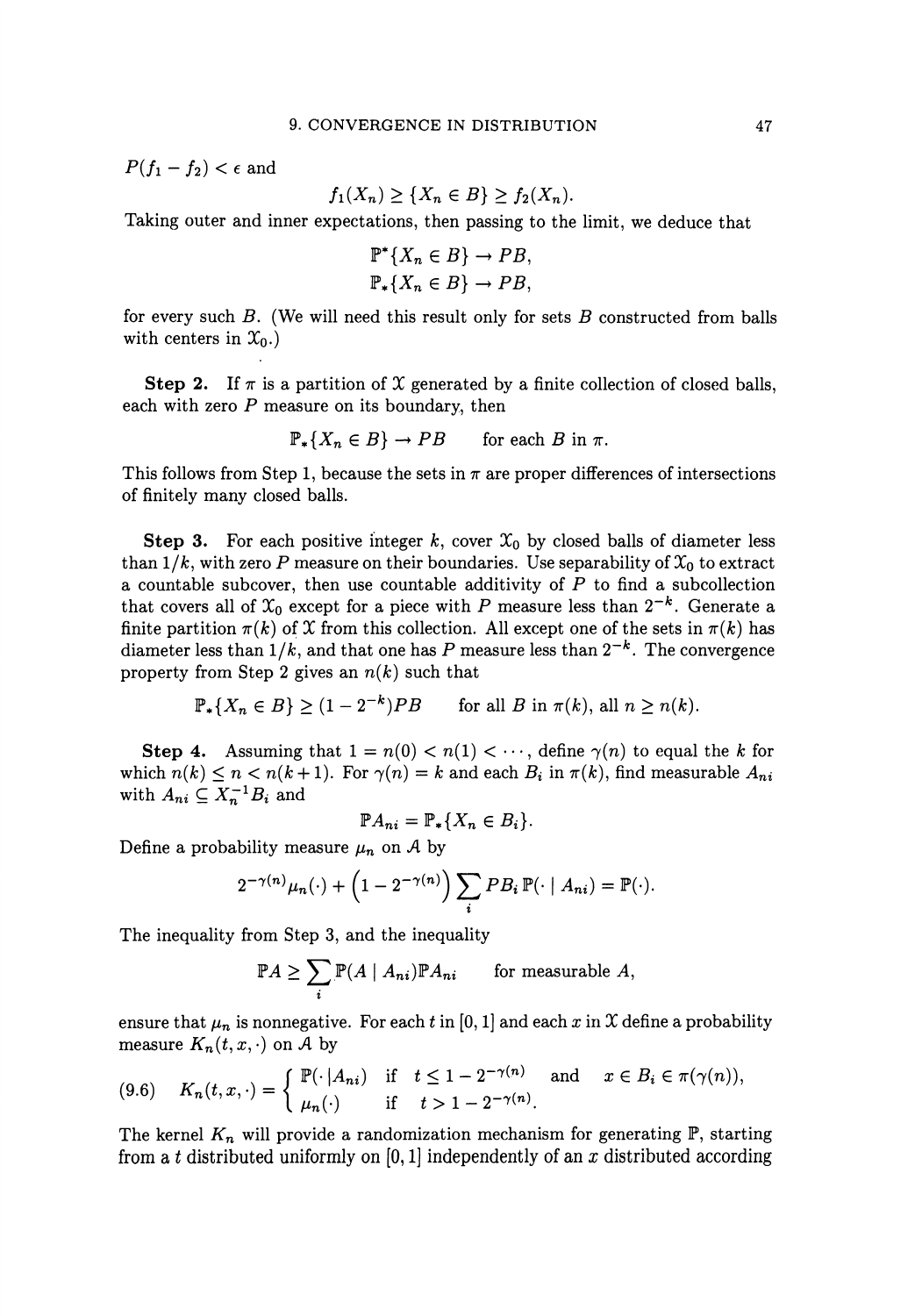to *P*. Specifically, if  $\lambda$  denotes Lebesgue measure on [0, 1], then

$$
\mathbb{P}A = \iint K_n(t, x, A) \lambda(dt) P(dx)
$$

for each *A* in *A.* 

**Step 5.** Define  $\widetilde{\Omega}$  as the product space  $[0, 1] \otimes \mathfrak{X} \otimes \Omega^{\mathbb{N}}$ , where  $\mathbb{N} = \{1, 2, \dots\}$ . Equip it with its product  $\sigma$ -field. For t in [0, 1] and x in X define the probability measure  $K(t, x, \cdot)$  on the product  $\sigma$ -field of  $\Omega^{\mathbb{N}}$  as a product

$$
K(t,x,\cdot)=\prod_n K_n(t,x,\cdot).
$$

With  $\lambda$  denoting Lebesgue measure on [0,1], define  $\widetilde{\mathbb{P}}$  on the product  $\sigma$ -field of  $\widetilde{\Omega}$ by

$$
\widetilde{\mathbb{P}}(\cdot) = \lambda \otimes P \otimes K.
$$

That is, for  $I \in \mathcal{B}[0,1]$  and  $B \in \mathcal{B}(\mathcal{X})$  and C in the product  $\sigma$ -field of  $\Omega^{\mathbb{N}}$ ,

$$
\widetilde{\mathbb{P}}(I\otimes B\otimes C)=\iint\{t\in I, x\in B\}K(t,x,C)\lambda(dt)P(dx).
$$

Some measurability details must be checked to ensure that  $\widetilde{P}$  is well defined.

Step 6. Define maps  $\phi_n$  (from  $\tilde{\Omega}$  into  $\Omega$ ), and  $\tilde{X}$  (from  $\tilde{\Omega}$  into  $\mathfrak{X}$ ), and  $\tilde{X}_n$ (from  $\Omega$  into  $\mathfrak{X}$ ) by

$$
\phi_n(t, x, \omega_1, \omega_2, \dots) = \omega_n,
$$
  
\n
$$
\widetilde{X}(t, x, \omega_1, \omega_2, \dots) = x,
$$
  
\n
$$
\widetilde{X}_n(t, x, \omega_1, \omega_2, \dots) = X_n(\omega_n).
$$

Use the representations from Steps 4 and 5 to verify that  $\widetilde{\mathbb{P}}\phi_n^{-1} = \mathbb{P}$  and  $\widetilde{\mathbb{P}}\widetilde{X}^{-1} = P$ .

**Step 7.** Temporarily fix a value of k. Let  $B_0$  be the member of  $\pi(k)$  that might have diameter greater than  $1/k$ . Define the subset  $\widetilde{\Omega}_k$  of  $\widetilde{\Omega}$  to consist of all those  $\widetilde{\omega}$ for which  $t \leq 1 - 2^{-k}$  and  $x \in B_i$  for some  $i \geq 1$  and  $\omega_n \in A_{ni}$  for that same *i*, for all *n* in the range  $n(k) \le n < n(k+1)$ . By the construction of  $\pi(k)$ ,

$$
d(\widetilde{X}_n(\widetilde{\omega}), \widetilde{X}(\widetilde{\omega})) \le 1/k \qquad \text{for } n(k) \le n < n(k+1) \text{ and } \widetilde{\omega} \text{ in } \widetilde{\Omega}_k.
$$

If  $n(k) \leq n < n(k+1)$ , define  $\delta_n(\tilde{\omega})$  to equal  $1/k$  on  $\tilde{\Omega}_k$  and  $\infty$  elsewhere. By the Borel-Cantelli lemma, the  $\delta_n$  sequence converges to zero almost surely, because the construction of  $\tilde{P}$  ensures  $\tilde{P}\Omega_k^c \leq 2(\frac{1}{2})^k$ .

**Step 8.** Prove that each  $\phi_n$  is perfect. Let H be a bounded function on  $\Omega$ , and let g be a bounded, measurable function on  $\Omega$  for which

$$
g(\widetilde{\omega}) \ge H(\omega_n)
$$
 for all  $\widetilde{\omega} = (t, x, \omega_1, \omega_2, \dots).$ 

Establish (9.3) by finding a measurable function  $g^*$  on  $\Omega$  for which  $\widetilde{P}g > \mathbb{P}g^*$  and

$$
g^*(\omega_n) \ge H(\omega_n) \quad \text{for all } \omega_n.
$$